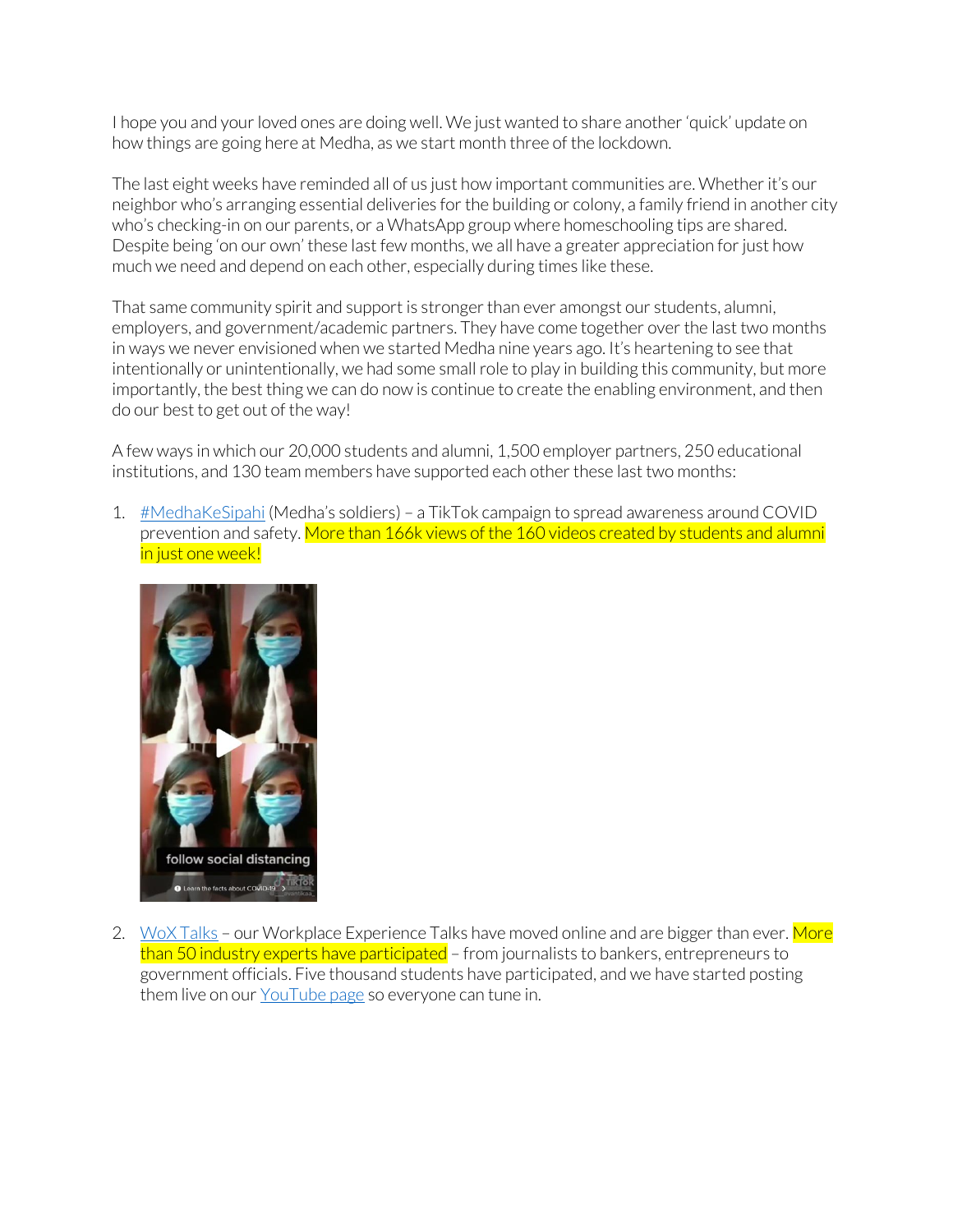

3. #DilSe Judo (Let your heart connect) – an alumni-led Instagram campaign to stay connected and support one another. More than 3,200 members of our [alumni Facebook group](https://www.facebook.com/groups/548093505304442/) and 5,500 alumni across WhatsApp groups have joined in to share stories, poetry, original songs, artwork, and hundreds of other positive ways to overcome the stress and anxiety of the current times.



- 4. SDIT's continuity plan Our partner, the [Haryana Skill Development & Industrial Training](https://itiharyana.gov.in/en)  [department](https://itiharyana.gov.in/en) has adapted quickly to an online learning environment – creating and sharing over 160 hours of employability skills lesson plans with more than 50,000 students over WhatsApp in the last month. We have been helping them design and track these lesson plans, as well as working with [the 53 Government Employability Skills Instructors](https://medhacorp-my.sharepoint.com/:v:/g/personal/cturillo_medha_org_in/EWtfeoiGBRFBuddgaKvjCFgBK8HRZ4Q_XLm6z3fF2i_KDg?e=lSUhHl)</u> to adapt to this new way of skill-building.
- 5. Learning from each other While our focus is frequently on our external stakeholders, we can't support their community unless we take care of our own. The team has been exchanging a lot of gyaan with each other during the lockdown – holding regional huddles across locations, conducting peer sessions on self-motivation, well-being, and time management, and even holding weekly 'games night' every Wednesday on Microsoft Teams (see below).